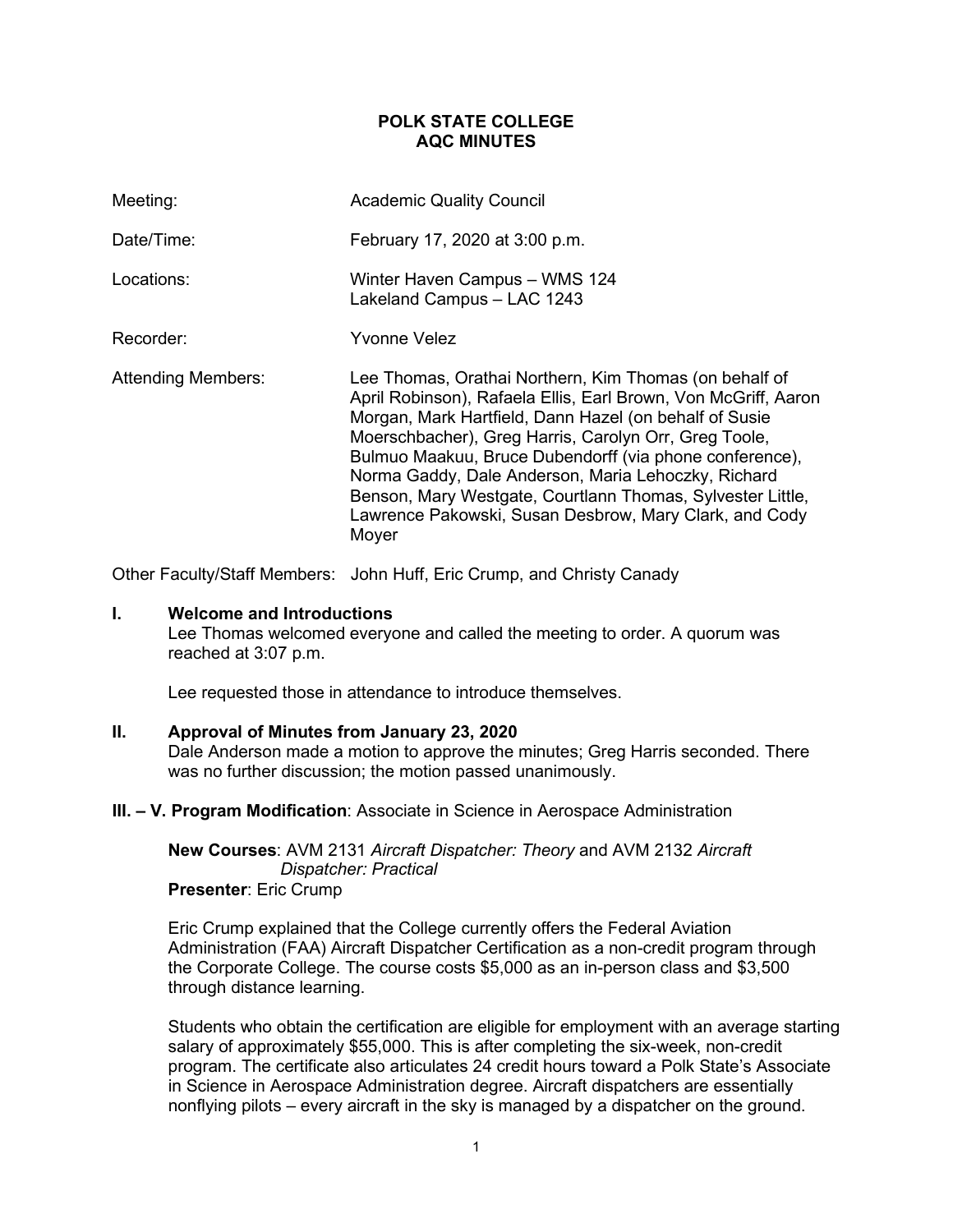As a non-credit class offered via the Corporate College, neither course is eligible for financial aid, and this is severely limiting enrollment. Demand is very high for the program, but the cost is a barrier to entry. The Aerospace Department is seeking to bring the certificate option under the umbrella of the credit-based AS in Aerospace Administration degree to make it eligible for financial aid and to increase enrollment. The department also believes that having this certificate as an option for those seeking an AS in Aerospace Administration provides a great opportunity for existing students to expand their career options.

The Aerospace Department is proposing to add two additional electives to the Associate in Science in Aerospace Administration degree program:

# • AVM 2131 *Aircraft Dispatcher: Theory*

This course provides instructional preparation for certification as an Aircraft Dispatcher and includes theoretical information relevant to the Federal Aviation Administration's Aircraft Dispatcher Knowledge Test.

• AVM 2132 *Aircraft Dispatcher: Practical*

This course provides a study of the aeronautical skills and abilities required to obtain a Federal Aviation Administration (FAA) Aircraft Dispatcher Certificate.

The two electives, AVM 2131 and AVM 2132, are to be added to the program in the Fall 2020 Term (2021-1).

Dale Anderson made a motion to approve; Greg Harris seconded. There was no further discussion; the motion passed unanimously.

# **VI. – IX. Program End-Term**: Associate in Science in *Network Systems Engineering Technology*

**New Programs**: Associate in Science in Network Systems Engineering Technology *(NSET-Infrastructure)*; Associate in Science in Network Systems Engineering Technology *(NSET-Security)*

**New Program Core**: Program Shared Core Requirements for NSET **Presenter:** John Huff

John Huff shared that the current Associate in Science in Network Systems Engineering Technology (NSET) degree (AS-25275) is being restructured to offer two specializations. For that reason, the AS in NSET degree (AS-25275) is being end-termed at the end of the 2021-2022 Academic Year.

The AS-25275 Associate in Science in Network Engineering Technology (NSET) degree program is being replaced by two new degrees that offer specializations:

- AS-25271: Associate in Science in Network Systems Engineering Technology with a specialization in Security
- AS-25276: Associate in Science in Network Systems Engineering Technology with a specialization in Infrastructure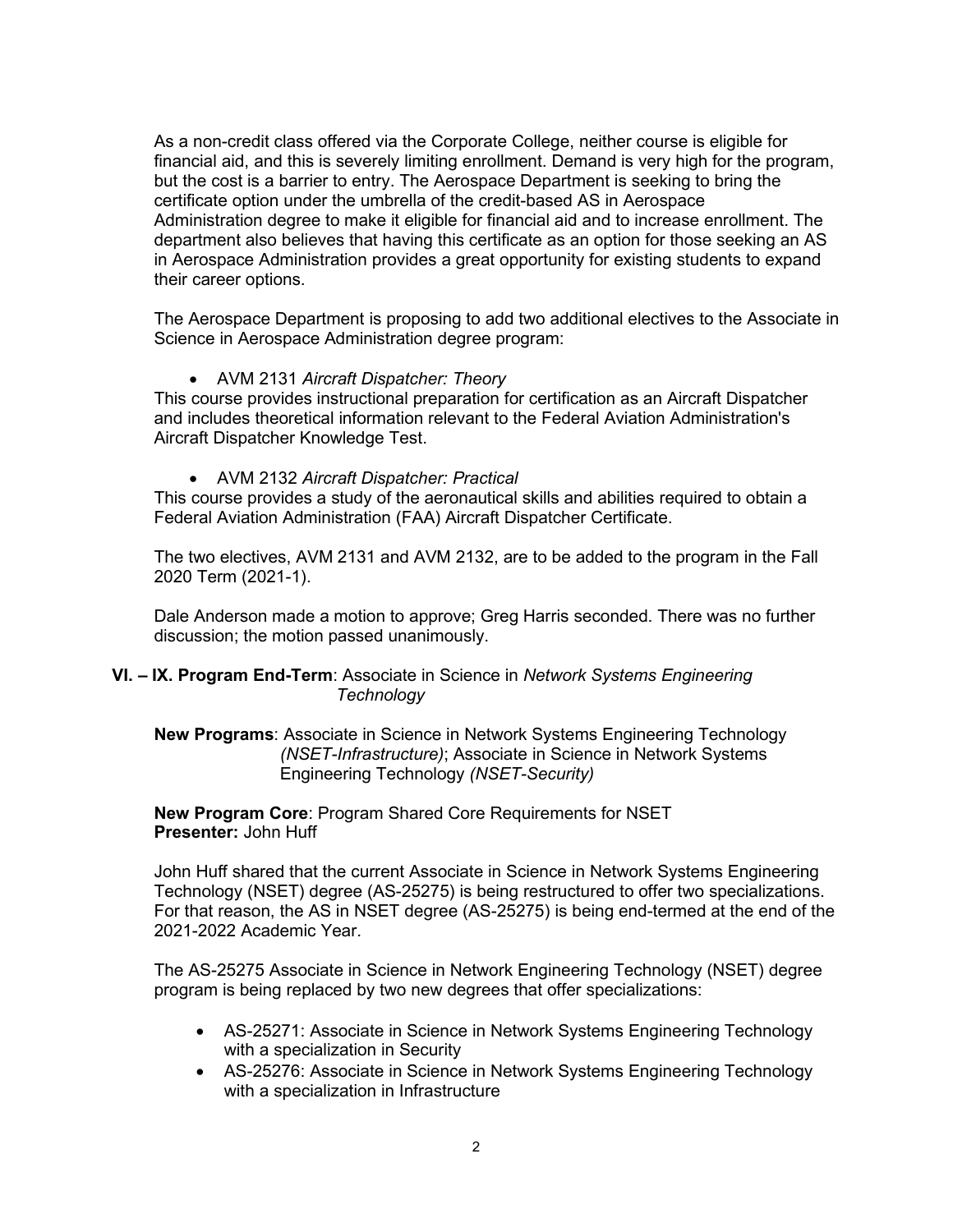The newly established degrees are to share a common core of coursework equaling to 22 credits in NSET fundamentals; each degree is to contain 12 specialization credits and nine elective credits.

The two new NSET degrees are to become effective in the Fall 2020 Term (2021-1).

Dale Anderson made a motion to approve; Greg Harris seconded. There was no further discussion; the motion passed unanimously.

## X. **Discussion on Curriculum Program Review Presenter**: Mary Clark

Lee Thomas reminded the committee members that at the January AQC meeting he invited Mary Clark, Vice President of Institutional Effectiveness, Accreditation, and Research, to speak about the modified Curriculum Program Review process and the newly created *Program Review Schedule.*

Mary Clark communicated that the College conducts a review for each program area as part of its strategic planning and institutional effectiveness processes. The review is conducted on a five-year rotating basis. The review process (modified this year) focuses on outcome assessment and includes an analysis of the program through a self-study, a peer-review process for feedback, and a mechanism that utilizes program-review results to demonstrate continuous improvement. For the 2019-2020 Academic Year, the Mathematics Department, Respiratory Care Program, Radiography Program, AS in Criminal Justice Program, Digital Media Program, and the AS and BS in Nursing programs are scheduled for program review using the new model. This requires that each area provide a 15-minute presentation on the findings of its self-study to the Academic Quality Council during the April 20, 2020 meeting.

Yvonne plans to email the *Curriculum Program Review PowerPoint Presentation* and *Program Review Schedule* to those who were in attendance for further insight on the process.

In 2010, the AQC approved the *Polk State College Five-Year Cycle for Reviewing AA Courses; this provides a* schedule to review aspects of curricula such as the course description, General Education outcomes, course objectives, and course content for each associated course within a program. The modified Curriculum Program Review Process requires the assessment of the program's mission, curriculum, operations, and resources relative to the seven core effectiveness standards. Lee requested a motion to move the review of course descriptions, General Education outcomes, course objectives, and course content back to the Institutional Research Office. Mark Hartfield made a motion to approve; Greg Toole seconded. There was no further discussion; the motion passed unanimously.

#### **XXIV. Adjournment**

Lee provided reminders to the committee regarding the next AQC meeting scheduled for Monday, March 16, 2020, and the upcoming proposal deadline of Thursday, February 20, 2020.